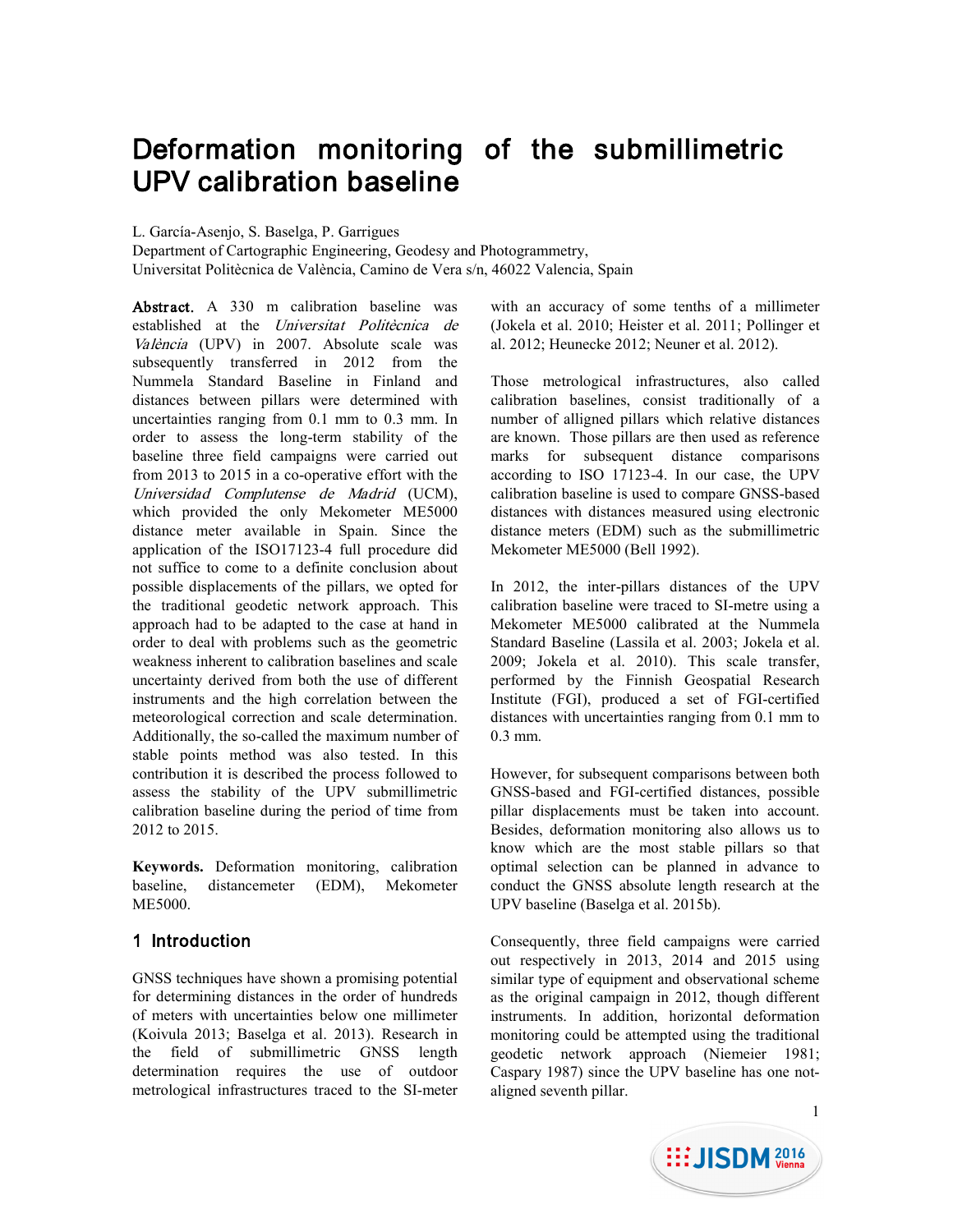Nonetheless, there are some drawbacks in this deformation monitoring process: firstly, the suspected movements between epochs tend to be rather small if compared to the uncertainty of the measurements (0.5 mm vs. 0.2-0.3 mm); secondly, the geometry of calibration baselines as geodetic networks is intrinsically weak; thirdly, a proper set of calibration parametres i.e. additive constant a and scale correction b, has to be determined for each campaign in order to realize the SI-metre distances traced in 2012; finally, displacement of pillars, refraction errors and calibration parameters are highly correlated.

In the following, the effort to overcome the above mentioned drawbacks in order to obtain a reliable assessment of possible displacement of the UPV baseline pillars is summarized. First, the UPV calibration baseline and the technical details of the four measurement campaigns are described respectively in section 2 and section 3. In the following sections, the process for obtaining the calibration parameters for each campaign (section 4), the deformation monitoring using both the classical geodetic network approach (section 5) and maximum number of stable points method (section 6) are discussed. Finally, some conclusions are given.

## 2 The UPV calibration baseline

The UPV calibration baseline was set up by the Department of Cartographic Engineering, Geodesy and Photogrammetry (DICGF) in November 2007 as a part of a triangle-shaped test field (see Fig. 1) initially planned to evaluate the uncertainty of geodetic instruments and their ancillary equipment according to ISO 17123 series (Berné et al. 2008).

The calibration baseline consists of six observation pillars (No.1 to No.6) approximately in line at 0, 28, 94, 198, 282 and 330 m, following the Heerbrugg-type design (Rüeger 1996). All pillars have a diameter of 22 cm and heighten 1.20 m above ground level. They consist of two insulated steel pipes, the inner one covering a concrete structure with one square metre foundation that extends to a depth of 60 cm. The outer steel pipe prevents the inner pillar from differential dilations due to meteorological effects. They have a double forced-centering mount system to install measuring

instruments on the top: the standard 5/8" fixing screw and the Kern-type trivet system.



Fig. 1 Triangle-shaped test field and the UPV calibration baseline (pillars No.1 to No. 6).

The terrain in which the test field was built has a uniform geological profile with the layers reaching the following depths: thin topsoil over sandy gravels to 1.2 m; inorganic sandy muds of low plasticity to 2.1 m; brown silty-sandy clay, medium and low plasticity to 3.8 m; water table at 3.8 m; organic grey silty clay, medium and low plasticity to 5.5 m; sandy graves to 13.6 m.

According to the geological profile the pillars were expected to be stable after a settling time. Three measurement campaigns were carried out from December 2007 to February 2008 using the following total stations: Topcon GTS605, Leica TPS 1200+ and Leica TDA5005. All of them proved to be compatible within a combined least squares adjustment and the coordinates given in Table 1 were adopted as first set of approximate local coordinates.

Table 1. Set of approximate 3D local coordinates (2008) and their corresponding standard deviations given in the local geodetic system of pilar 1. The third coordinate z refers to the top of the pillar.

| 1<br>0.000<br>0.000<br>0.0<br>0.0<br>0.0<br>0.000<br>0.019<br>2<br>28.379<br>$-0.162$<br>0.3<br>0.4<br>2.7<br>3<br>94.396<br>0.112<br>0.201<br>0.3<br>0.4<br>19 | $\sigma_z$ (mm) |
|-----------------------------------------------------------------------------------------------------------------------------------------------------------------|-----------------|
|                                                                                                                                                                 |                 |
|                                                                                                                                                                 |                 |
|                                                                                                                                                                 |                 |
| 198.003<br>0.206<br>0.4<br>$-0.132$<br>4<br>2.1<br>0.4                                                                                                          |                 |
| 5<br>282.786<br>0.069<br>0.4<br>3.2<br>0.449<br>0.4                                                                                                             |                 |
| 330.004<br>0.000<br>0.313<br>0.4<br>0.0<br>0.4<br>6                                                                                                             |                 |
| 7<br>144.812<br>0.042<br>1.8<br>0.5<br>$-43.405$<br>0.3                                                                                                         |                 |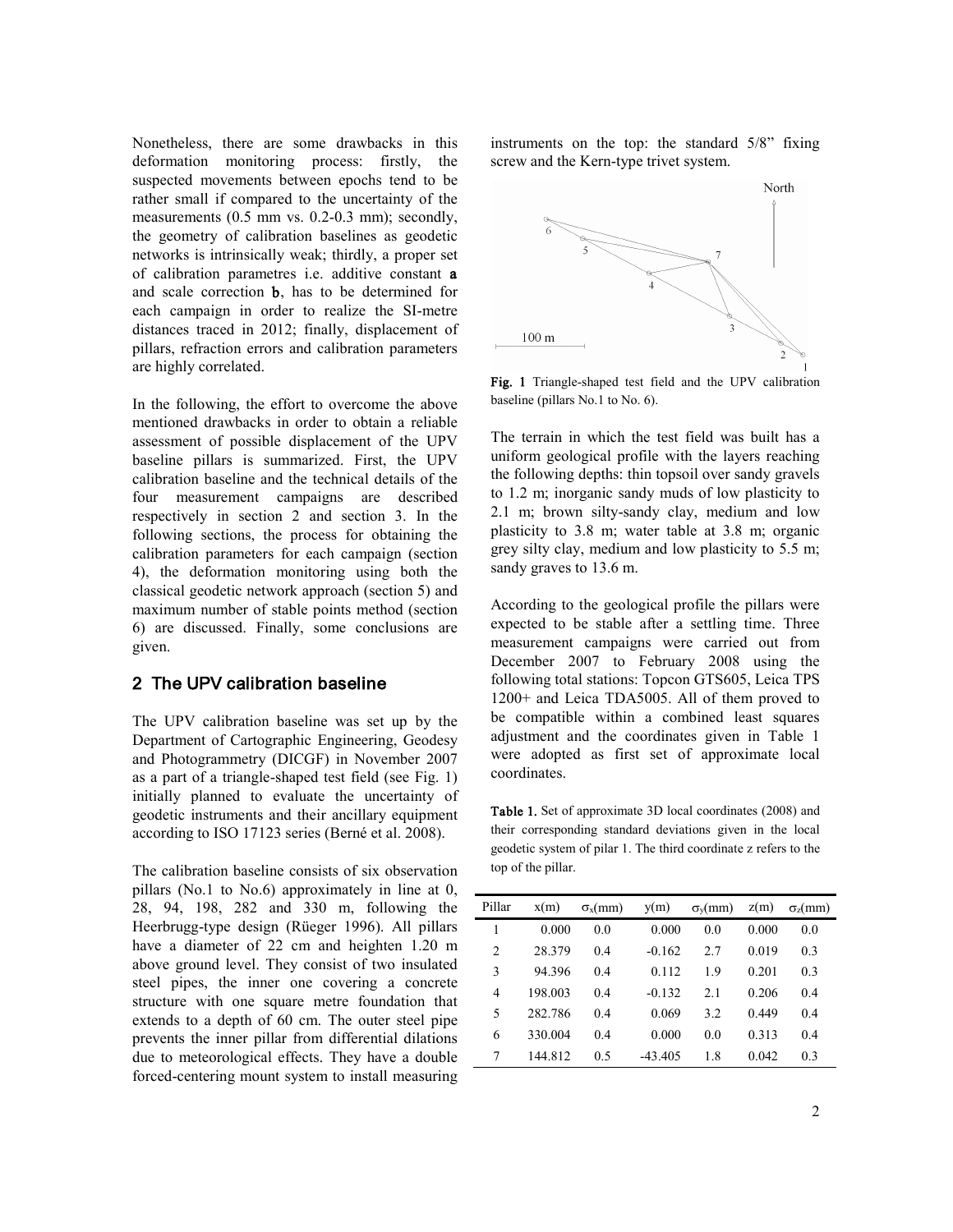Unfortunatelly, two facilities installed in 2010 obstructed the visibility for lines 2-7 and 5-7, and as a result the pillar No.7 could only be linked to the calibration baseline through lines 1-7, 3-7, 4-7 and 6-7, thus weakening even more the network.

In order to detect possible vertical displacements of pillars, a field campaign was carried out in 2013 using both geometric and trigonometric high precision levelling methods. Since no significant vertical displacement was detected, the original vertical coordinates obtained in 2008 were safely regarded for subsequent computations.

# 3 Description of the EDM field campaigns

Although the first campaign aimed primarily the determination of the traced to SI-metre inter-pillar distances of the UPV calibration baseline, it was also used as starting campaign for deformation monitoring purposes.

The three subsequent campaigns, carried out respectively in 2013, 2014 and 2015, followed the same operational scheme with similar type of EDM, i.e. Mekometer ME5000, though different **instruments** 

The operational scheme consisted in four sets of 'double-in-all-combinations' distances. Except line 1-7, which only could be measured 8 times forwards, every distance was measured 16 times which gave rise to 296 measured distances for each campaign. The EDM and the reflector were installed in the 5/8" fixing screws of the pillars using two Leica GDF321 tribrachs.

Regarding meteorological instruments, dry and wet temperatures were measured using calibrated Thies Clima Assmann-Type psycrhometers with an estimated  $\pm 0.3$ °C uncertainty. Air pressure was measured using two calibrated Thommen 3B4.01.1 aneroid barometers with an estimated  $\pm 0.3$  hPa uncertainty. Two parasoles were always used to shade all the measurement equipment in both ends of the beam path.

The main facts of each campaign are summarized as follows.

The first field campaign was carried out in 2012,

from May 28 to June 1, including specialists from both FGI and UPV. The measurements were done using the Mekometer ME5000 of the Aalto University (No.357094) along with the reflector (No.374414). Weather during the measurements was mostly sunny, temperatures ranged from +21.0ºC to  $+27.0$ °C, air pressures from 1012.8 hPa to 1019.8 hPa and relative humidities from 42% to 77%.

All the subsequent campaigns were measured in agreement with the UCM which also supplied their Mekometer ME5000 (No.357094) and similar meteorological instruments as those used in the first campaign by the FGI.

The second field campaign was carried out in 2013 from June 25 to June 28 using the reflector No.374448. Weather during the measurements was not so stable as it was in the first campaign. Although it was mostly sunny, some series were measured under cloudy and windy conditions. Temperatures ranged from +19.8ºC to +25.2ºC, air pressures from 1021.2 hPa to 1023.4 hPa and relative humidities from 51% to 80%.

The third campaign was carried out in 2014 from June 25 to June 28. The measurements were done using the reflector No.374447. Weather during the measurements was fairly stable. Temperatures ranged from +21.9ºC to +28.1ºC, air pressures from 1011.4 hPa to 1017.1 hPa and relative humidities from 44.8% to 82.2%.

The fourth campaign was carried out in 2014 from July 21 to July 24. The measurements were done using the same reflector (No.374447) that was used in 2014. Weather during the measurements was fairly stable. Temperatures ranged from +24.4ºC to +31.2ºC, air pressures from 1008.1 hPa to 1015.8 hPa and relative humidities from 53.8% to 86.1%.

## 4 Determination of the calibration parametres for each campaing

A set of calibration parametres, i.e. additive constant a and scale correction b, had to be determined for each campaign in order to realize the FGI-certified distances, which in turn were traced to SI-metre through the Nummela Standard Baseline in 2012.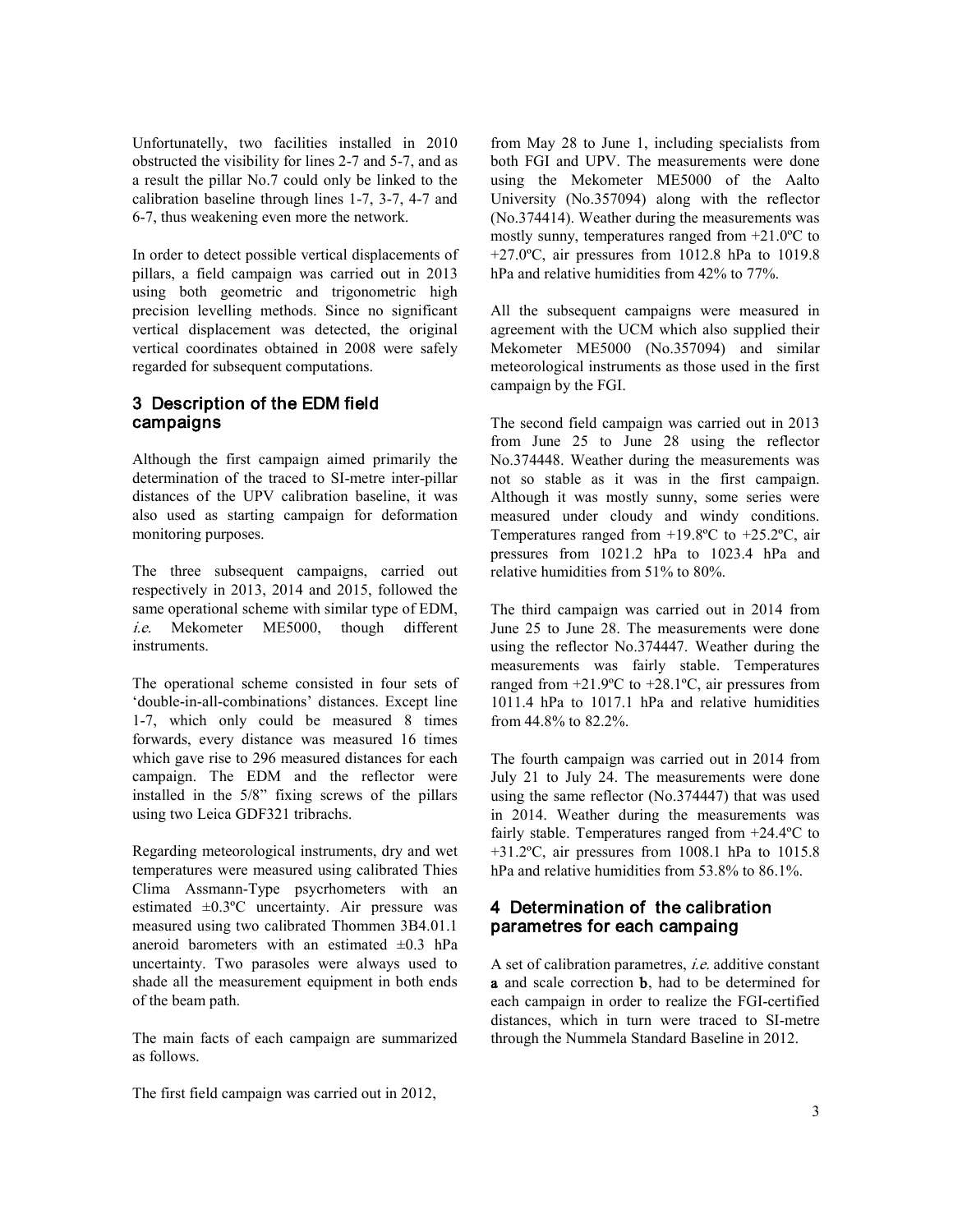The additive constant for each campaign was computed following the full procedure described in the ISO-17123(4) (see Table 2).

The value obtained for year 2012 totally agreed with the value provided by the FGI following an independent computation process. Those obtained for the reflector No.374447, which was used in years 2014 and 2015, can be considered statistically the same, and they differ clearly from the additive constant obtained for the reflector No.374448, which was used in 2013. Moreover, the standard deviation of the four obtained additive constants are similar, thus reflecting that distances were measured with the same precision every year.

Table 2. Additive constant a obtained using the full procedure of ISO-17123(4) and scale correction b using the 2D geodetic network approach with the inclusion of a scale parameter.

| Year EDM RFL | $a$ (mm)                                            | $b$ (ppm) |
|--------------|-----------------------------------------------------|-----------|
|              | 2012 FGI 374414 $0.008 \pm 0.016$ $0.004 \pm 1.374$ |           |
|              | 2013 UCM 374448 $0.121 \pm 0.017$ $2.388 \pm 1.459$ |           |
|              | 2014 UCM 374447 $0.078 \pm 0.015$ 1.717 $\pm 1.400$ |           |
|              | 2015 UCM 374447 $0.056 \pm 0.018$ $2.185 \pm 1.766$ |           |

In addition to the additive constant, the ISO-17123(4) also yields a set of adjusted inter-pillar distances for each campaign. By inspecting the differences between the adjusted distances and their corresponding FGI-certified (see Table 3), it is apparent that some displacement have happened between campaigns. For instance, pillars No.2 and No.3 seem to have been displaced progressively over one millimeter from 2012 to 2015. Unfortunately, no definite conclusion about which specific pillars may have been displaced can be drawn because a number of possible individual pillar displacement may give rise to similar differences.

Since no information about scale can be obtained from the ISO-17123(4) full procedure, other methods have to be used to obtain the scale correction parameter b.

Table 3. Independent inter-pillar distances obtained using the full procedure of ISO-17123(4) minus FGI-certified distances (mm). All the computed standard uncertainties (k=1) ranged from 0.189 to 0.205. Please note that distances

for year 2012 totally agree with the FGI-certified ones despite having followed an independent computing process.

|         | Line 2012 2013 2014 2015        |                                 |  |
|---------|---------------------------------|---------------------------------|--|
|         | $1 - 2 -0.00$ 1.04 0.54 1.05    |                                 |  |
| $2 - 3$ | $-0.01$ $-0.78$ $-1.18$ $-1.22$ |                                 |  |
| $3 - 4$ |                                 | $-0.01$ 0.13 0.77 0.17          |  |
| $4 - 5$ |                                 | $-0.01$ $-0.61$ $-1.40$ $-1.16$ |  |
|         | $5 - 6$ 0.01 -0.07 1.40 1.25    |                                 |  |

Two different approaches were intended to obtain the scale correction parameter for each campaign. Both approaches are based on a 2D network adjustment of the measured distances assuming the additive constant a to be known. In the first approach b is included as an unknown in the network solution, whilst in the second approach b is obtained by means of a 2D Helmert transformation.

Although both approaches gave similar results, we retained those corresponding to the first approach (see Table 2) for subsequent computations since their standard deviation was slightly small. Even so, they are necessarily high because uncertainties of 0.2-0.3 mm in the measured distances can easily have an impact of 1-2 ppm, for the longest interpillar distance is only 330 m.

Additionaly, the second approach revealed two interesting facts: first, 2D network solutions for years 2013, 2014 and 2015 could be transformed into the solution for year 2012 by similarity transformations whose parameters, excluding scale, were no significant even though the 2D networks solutions were obtained after 2 or more iterations; second, the experimental standard deviation of the average coordinates of the four 2D network solutions after their transformation into the 2012 frame were over 0.5 mm on average. As a consequence, the mean coordinates of the four 2D network solutions were retained as initial coordinates for subsequent computations for deformation monitoring.

## 5 Deformation monitoring by using the classical geodetic network approach

Taking advantage of the existence of a not-aligned seventh pillar, possible displacement of the UPV baseline pillars can be analysed using the classical geodetic network approach.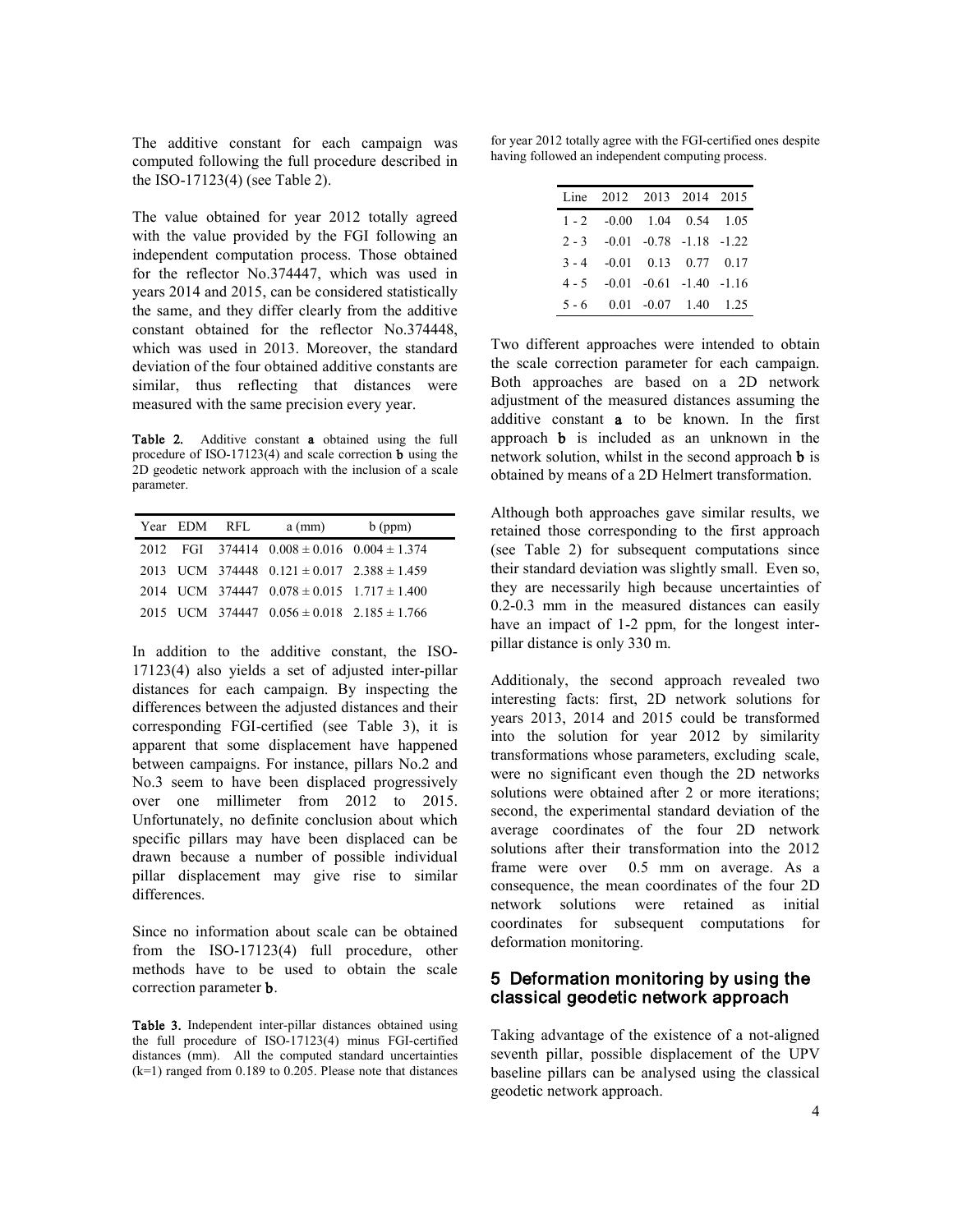| Coordinate     | 12-13   | 13-14   | 14-15   | $12 - 14$ | 13-15   | 14-15   |
|----------------|---------|---------|---------|-----------|---------|---------|
| X1             | $-0.39$ | 0.47    | $-0.16$ | 0.08      | 0.32    | $-0.08$ |
| Y1             | $-0.70$ | 0.54    | 0.19    | $-0.16$   | 0.74    | 0.03    |
| X <sub>2</sub> | 0.71    | $-0.04$ | 0.36    | 0.67      | 0.32    | 1.03    |
| Y <sub>2</sub> | $-0.06$ | 0.00    | $-0.05$ | $-0.05$   | 0.01    | $-0.05$ |
| X3             | 0.08    | $-0.48$ | 0.36    | $-0.40$   | $-0.12$ | $-0.04$ |
| Y3             | 0.49    | $-0.23$ | 0.18    | 0.27      | $-0.05$ | 0.44    |
| X4             | 0.47    | 0.08    | $-0.19$ | 0.55      | $-0.11$ | 0.36    |
| Y4             | $-0.12$ | $-0.34$ | 0.48    | $-0.46$   | 0.14    | 0.02    |
| X5             | 0.07    | $-0.77$ | 0.09    | $-0.71$   | $-0.68$ | $-0.61$ |
| Y <sub>5</sub> | 0.02    | 0.01    | $-0.03$ | 0.03      | $-0.03$ | $-0.01$ |
| X <sub>6</sub> | 0.10    | 0.67    | $-0.04$ | 0.77      | 0.63    | 0.73    |
| Y <sub>6</sub> | $-0.19$ | 0.44    | 0.19    | 0.25      | 0.63    | 0.44    |
| X7             | $-1.03$ | 0.07    | $-0.42$ | $-0.96$   | $-0.35$ | $-1.38$ |
| Y7             | 0.56    | $-0.43$ | $-1.00$ | 0.13      | $-1.43$ | $-0.88$ |

Table 4. Coordinate displacements obtained using the traditional geodetic approach (mm).

Although detection of small movements by means of rigorous mathematical procedure is a well documented problem in geodesy (Caspary 1987; Niemeier 1981; Grafarend et al. 1985), the case at hand has to cope, among other problems mentioned in the first section, with the inherent weak geometry of calibration baselines due to the alignment of pillars.

Even with the inclusion of the existing not-aligned seventh pillar, the standard deviation of the ycoordinates obtained in the free-network solutions ranges from 1.6 mm to 7.7 mm, thus impeding the detection of movements which are expected to be near 0.5 mm. As a consequence, the ill-conditioned system of equations was regularized under the hypothesis of possible displacements of 0.5 mm from the initial average coordinates obtained as described in section 4. Aside from testing the global matematical model, all residuals, including those concerning regularization, were individually tested using both Baarda and Pope's tests.

Since average distances for each line were used as observables and only 14 coordinate parameters had to be solved, all network solutions had 19 degrees of freedom. All distances were weighted using their corresponding experimental standard deviations expanded to take into account the influence of the applied calibration parameters, i.e. additive constant a and scale correction b, given in Table 2. Then, the system of linear equations

$$
Ax = l + r \tag{1}
$$

with **A** the coefficient matrix, **x** the vector of coordinate parameters, **l** the difference between both horizontally reduced observed and computed distances. The system is solved as usual to obtain the network solution for epoch  $i$  using

$$
\mathbf{x}_{i} = (\mathbf{A}^{\mathrm{T}} \mathbf{P}_{i} \mathbf{A})^{\mathrm{T}} \mathbf{A}^{\mathrm{T}} \mathbf{P}_{i} \mathbf{l}_{i}
$$
 (2)

with  $P_i$  the weight matrix. The unit weight variance  $\hat{\sigma}_0^2$  is computed and the global model tested with a level of significance  $\alpha = 0.01$ . Subsequently, the vector of residuals is checking for outlier detection.

Once the network solution for each campaign has been obtained and statistically tested, the deformation vector for each pair of solutions  $i$  and  $j$ is obtained using

$$
\mathbf{d}_{ij} = \mathbf{x}_j - \mathbf{x}_i \tag{3}
$$

with an estimated precision

$$
\Sigma_{\mathbf{d}_{ij}\mathbf{d}_{ij}} = \Sigma_{\mathbf{x}_i\mathbf{x}_i} + \Sigma_{\mathbf{x}_j\mathbf{x}_j}
$$
(4)

where  $\Sigma$  represents the corresponding covariance matrix. The coordinate displacements obtained for the different campaign pairs using this classical geodetic approach are shown in Table 4. The corresponding standard deviations are respectively 0.25 mm  $\leq \sigma_x \leq 0.37$  and 0.30 mm  $\leq \sigma_y \leq 0.91$  mm.

Finally, once the deformation **d**-vectors were obtained, the so-called Global Congruency Test (GCT) was applied to evaluate the hypothesis of zero overall displacement using the W statistic (Niemeier 1981; Denli 2003)

$$
W = \frac{\mathbf{d}^{T} \mathbf{Q}_{dd}^{+} \mathbf{d}}{rank(\mathbf{Q}_{dd}^{+}) \hat{\sigma}_0^2}
$$
 (5)

with  $\mathbf{Q}^{\dagger}_{\text{dd}}$  the displacement cofactor matrix and  $\hat{\sigma}_0^2$ the overall unit weight variance. Since W follows a Fisher distribution, the null hypothesis  $H_0$ : d=0 is accepted with a level of significance of  $\alpha = 0.001$  if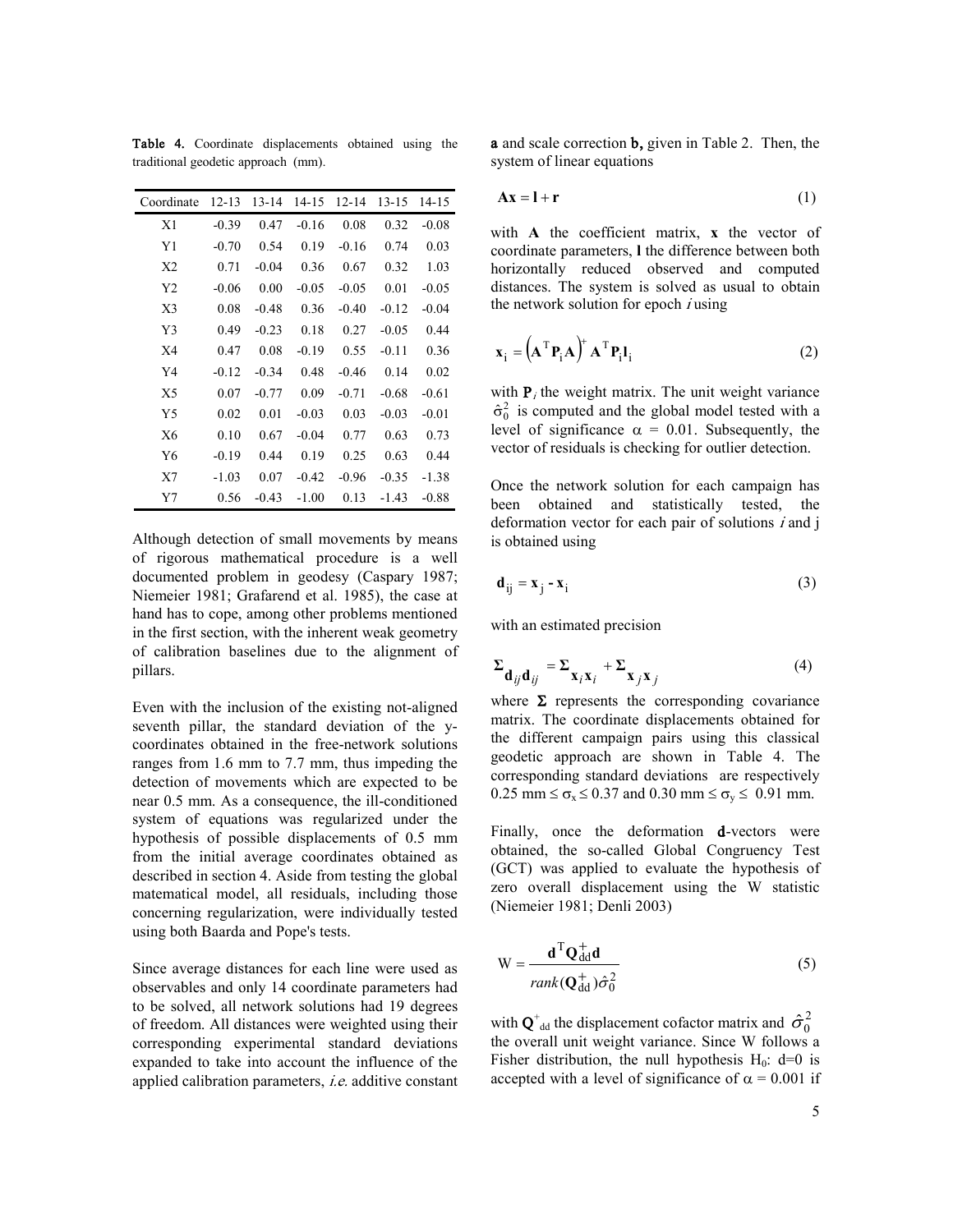$W \le F_{(14,38,0.999)} = 3.820$ . Otherwhise, the alternative hypothesis H<sub>1</sub>:  $d \neq 0$  is considered, which is to say that an overall deformation exists.

Table 6. Results of the overall horizontal displacement test using the GCT for all the possible pairs.

| Years     | W      | $F_{(14,19,0.999)}$ | Conclusion         |
|-----------|--------|---------------------|--------------------|
| 2012-2013 | 3.596  | $<$ 3.820           | No deformation     |
| 2012-2014 | 18.891 | > 3.820             | <b>DEFORMATION</b> |
| 2012-2015 | 17 145 | $>$ 3.820           | <b>DEFORMATION</b> |
| 2013-2014 | 6.868  | $>$ 3.820           | <b>DEFORMATION</b> |
| 2013-2015 | 5.023  | $>$ 3.820           | <b>DEFORMATION</b> |
| 2014-2015 | 4.589  | $>$ 3.820           | <b>DEFORMATION</b> |

Further investigation on each single point of the network can be conducted using the same test, though only the corresponding 2D components of interest of both the d-vector and minor of the matrix  $\mathbf{Q}_{\text{dd}}^{\dagger}$  in (9) are considered. A single horizontal displacement is accepted when  $W \leq$  $F_{(2,38,0.950)} = 4.071$ . For the sake of conciseness, only the results of the single point displacement test for pairs 2012-2013, 2012-2014 and, 2012-2015 are given (see Tables 7, 8, 9 and 10).

Table 7. Results of the single point horizontal displacement tests from 2012 to 2013.

| Pillar         | $\delta$ (mm) | $\sigma_{\delta}$ (mm) | W         | Conclusion         |
|----------------|---------------|------------------------|-----------|--------------------|
| 1              | 0.80          | 0.79                   | 1.0755    | No deformation     |
| $\overline{c}$ | 0.71          | 0.97                   | 2.0905    | No deformation     |
| 3              | 0.50          | 0.59                   | 0.5656    | No deformation     |
| 4              | 0.48          | 0.57                   | 0.9445    | No deformation     |
| 5              | 0.07          | 0.97                   | 0 0 1 9 1 | No deformation     |
| 6              | 0.21          | 0.85                   | 0.0673    | No deformation     |
| 7              | 117           | 0.56                   | 4 6626    | <b>DEFORMATION</b> |

Table 8. Results of the single point horizontal displacement tests from 2012 to 2014.

| Pillar         | $\delta$ (mm) | $\sigma_{\delta}$ (mm) | W         | Conclusion         |
|----------------|---------------|------------------------|-----------|--------------------|
| 1              | 0.18          | 0.58                   | 0.1021    | No deformation     |
| $\overline{c}$ | 0.67          | 0.72                   | 3 3 7 6 5 | No deformation     |
| 3              | 0.48          | 0.43                   | 1.5520    | No deformation     |
| 4              | 0.72          | 0.42                   | 3 1379    | No deformation     |
| 5              | 0.71          | 0.72                   | 3.7730    | No deformation     |
| 6              | 0.81          | 0.63                   | 4 6856    | <b>DEFORMATION</b> |
| 7              | 0 ዓ7          | 0.41                   | 6.0940    | <b>DEFORMATION</b> |

Table 9. Results of the single point horizontal displacement tests from 2012 to 2015.

| Pillar         | $\delta$ (mm) | $\sigma_{\delta}$ (mm) | W       | Conclusion         |
|----------------|---------------|------------------------|---------|--------------------|
| 1              | 0.08          | 0.60                   | 0.0438  | No deformation     |
| $\overline{c}$ | 1.03          | 0.74                   | 7.6810  | <b>DEFORMATION</b> |
| 3              | 0.45          | 0.45                   | 0.7819  | No deformation     |
| 4              | 0.36          | 0.44                   | 0.9171  | No deformation     |
| 5              | 0.61          | 0.74                   | 2.7113  | No deformation     |
| 6              | 0.85          | 0.64                   | 4 2233  | <b>DEFORMATION</b> |
| 7              | 1.64          | 0.42                   | 16 1241 | <b>DEFORMATION</b> |

Table 10. Results of the single point horizontal displacement tests from 2014 to 2015.

| Pillar         | $\delta$ (mm) | $\sigma_{\delta}$ (mm) | W      | Conclusion         |
|----------------|---------------|------------------------|--------|--------------------|
| 1              | 0.25          | 0.57                   | 0.2806 | No deformation     |
| $\overline{c}$ | 0.36          | 0.70                   | 1 0586 | No deformation     |
| 3              | 0.40          | 0.42                   | 1 1402 | No deformation     |
| $\overline{4}$ | 0.52          | 0.41                   | 1 3462 | No deformation     |
| 5              | 0.10          | 0.71                   | 0.0696 | No deformation     |
| 6              | 0.19          | 0.61                   | 0.0677 | No deformation     |
| 7              | 109           | 0.40                   | 7 0060 | <b>DEFORMATION</b> |

### 6 Deformation monitoring under the maximum number of stable points hypothesis

Now we want to analyze the deformation monitoring in a different light. The question of determining relative displacements in a network is an ill-posed problem with no unique solution. Infinitely many solutions in terms of possible point displacements compatible with the observed values exist. In order to obtain a solution for the corresponding rank deficient system of equations the classical geodetic procedure for relative deformation determination opts for the use of the pseudoinverse matrix. As it was previously demonstrated (Baselga et al. 2015a), this involves the underlying assumption that displacements, provided they occur, are expected to be small shifts (the least possible) affecting all points. This may sound as a very sensible working assumption. There are occasions, however, where displacements would rather be attributed to a single or a few number of vertices. This may be especially the case of quite unexpected, considerably large displacements where the suspicion leads to a possible movement of a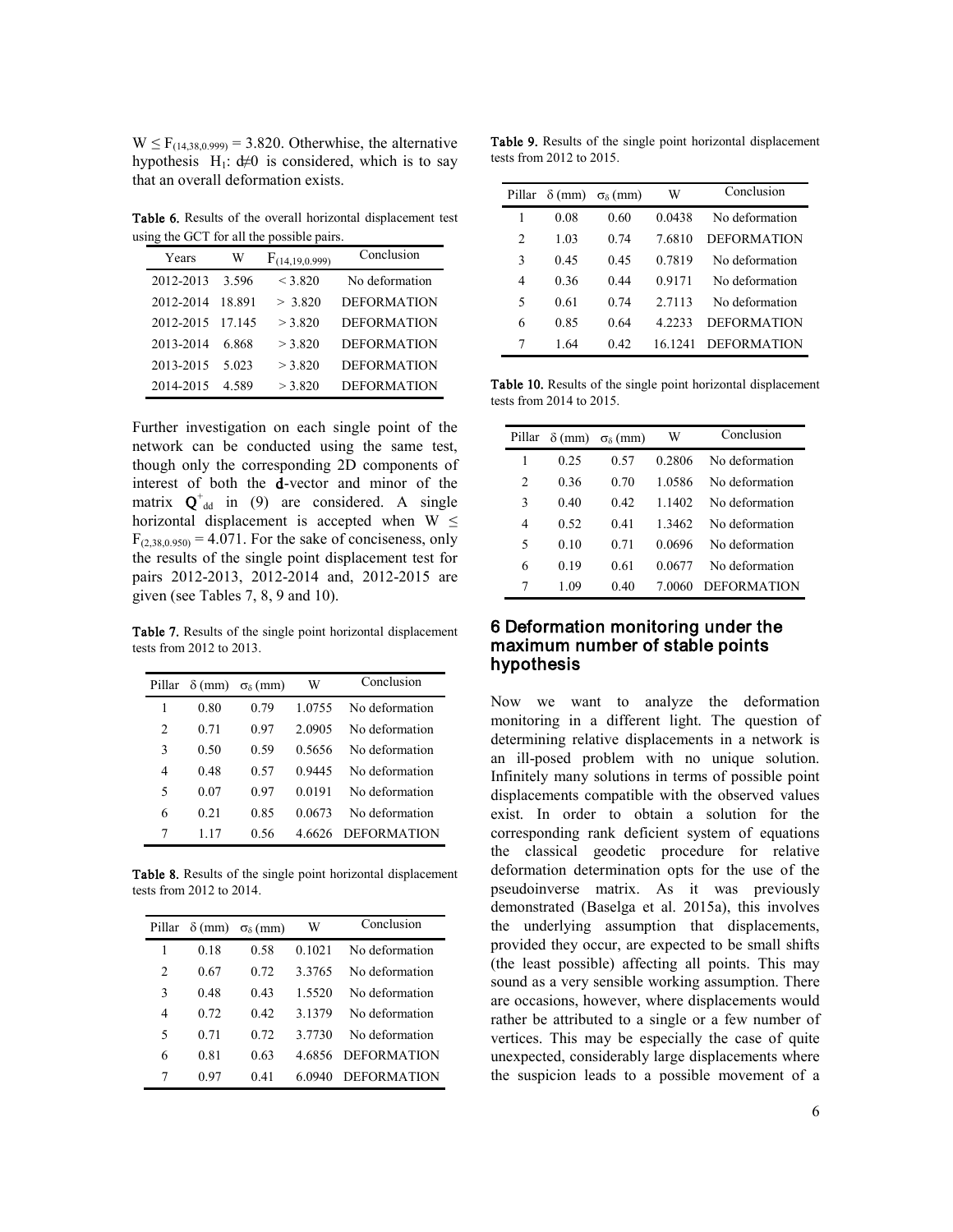single or few pillars due to unfortunate circumstances. A method to obtain the solution most compatible with the hypothesis of stability of the majority of pillars and possible large displacements in the least number of them was presented in Baselga et al. (2015) and named the maximum number of stable points method.

In a nutshell, for a pair of campaigns the method solves the over-determined rank-deficient system of observation difference equations

$$
Ad = l + r \tag{6}
$$

with **A** the coefficient matrix, **d** the vector of coordinate differences, **l** the difference between observations in the two campaigns and **r** the residual vector as

$$
\mathbf{d} = (\mathbf{A}^{\mathrm{T}} \mathbf{P} \mathbf{A})^{\mathrm{T}} \mathbf{A}^{\mathrm{T}} \mathbf{P} \mathbf{I} + (\mathbf{I} - (\mathbf{A}^{\mathrm{T}} \mathbf{P} \mathbf{A})^{\mathrm{T}} (\mathbf{A}^{\mathrm{T}} \mathbf{P} \mathbf{A})) \mathbf{y} \quad (7)
$$

where  $(\ )^+$  denotes the pseudoinverse, I is the identity matrix and y is a real-valued vector the same size as  $x$  that will be determined by an optimization procedure under the condition

$$
y = arg min \sum_{i} |d_i|
$$
 (8)

Note that use of  $y = 0$  in Eq. (7) leads to the usual pseudoinverse solution, which, as known, is the solution that minimizes the  $L_2$ -norm (thus obtaining a solution where displacements are minimal but affecting all points). Contrariwise, minimization of the  $L_1$ -norm entails the confinement of displacement values, although possibly large, within the least number of affected points.

In the case of the UPV calibration network, we have no strong reason to expect that displacements occur only in a little number of points. Quite the opposite, the hypothesis of small displacements affecting, if any, the majority of points may be the most plausible hypothesis for the UPV baseline. However, we want to analyse the deformation results under this new hypothesis since it will complement the conclusions obtained by the standard geodetic method and, in particular, will serve to reinforce the conclusions drawn about the most stable points to be used for GNSS absolute length research.

Table 11 shows the coordinate displacements obtained for the different campaign pairs under the maximum number of stable points hypothesis.

Table 11. Coordinate displacements under the hypothesis of maximum number of stable points (mm).

| Coordinate     | $12 - 13$ | 13-14   | 14-15   | $12 - 14$ | 13-15   | 12-15   |
|----------------|-----------|---------|---------|-----------|---------|---------|
| X1             | 0.00      | 0.00    | 0.00    | 0.00      | 0.00    | 0.00    |
| Y1             | 0.00      | 0.00    | 0.00    | 0.00      | $-0.18$ | $-0.13$ |
| X <sub>2</sub> | 0.86      | 0.05    | 0.06    | 0.73      | 0.45    | 1.12    |
| Y <sub>2</sub> | 0.00      | 0.00    | 0.00    | 0.00      | 0.00    | 0.00    |
| X <sub>3</sub> | 0.00      | $-0.39$ | 0.00    | $-0.24$   | 0.00    | 0.00    |
| Y3             | 0.00      | 0.00    | 0.00    | 0.00      | 0.00    | 0.00    |
| X <sub>4</sub> | 0.29      | 0.00    | $-0.09$ | 0.37      | 0.00    | 0.29    |
| Y4             | 0.00      | 0.00    | 0.00    | 0.00      | 0.00    | 0.00    |
| X <sub>5</sub> | $-0.01$   | $-0.89$ | 0.00    | $-0.96$   | $-0.76$ | $-0.88$ |
| Y <sub>5</sub> | 0.00      | 0.00    | 0.00    | 0.00      | 0.00    | 0.00    |
| X6             | 0.00      | 0.30    | 0.00    | 0.47      | 0.34    | 0.31    |
| Y6             | 0.00      | 0.00    | 0.00    | 0.00      | 0.00    | 0.00    |
| X7             | $-0.86$   | 0.00    | $-0.28$ | $-0.60$   | $-0.02$ | $-0.98$ |
| Y7             | 0.00      | 0.00    | 0.00    | 0.00      | 0.00    | 0.00    |

As it can be seen the method does not succeed in finding significant y-displacements for the given geometry whereas the largest x-displacements agree quite well, being usually larger, with those obtained by the traditional geodetic approach (Table 4).

#### 6 Conclusions

First of all, both deformation monitoring methods show clearly that accurate determination of displacements in the y-coordinate, especially in pillars 2 and 7, is almost impossible due to the nonfavourable geometry of the UPV network.

According to the traditional geodetic approach, a displacement over 1 mm in pillar No.7 is detected. This displacement may be not very significant since lines 3-7, 6-7, and specifically 1-7 where only forward measurements can be done, are less accurate owing to limitations in modelling refraction errors. Additionally, pillars No.2 and No.5 seems to have been displaced some 0.8 mm when they are compared with the first campaign in 2012, though no displacement can be detected between 2014 and 2015, where the same equipment was used.